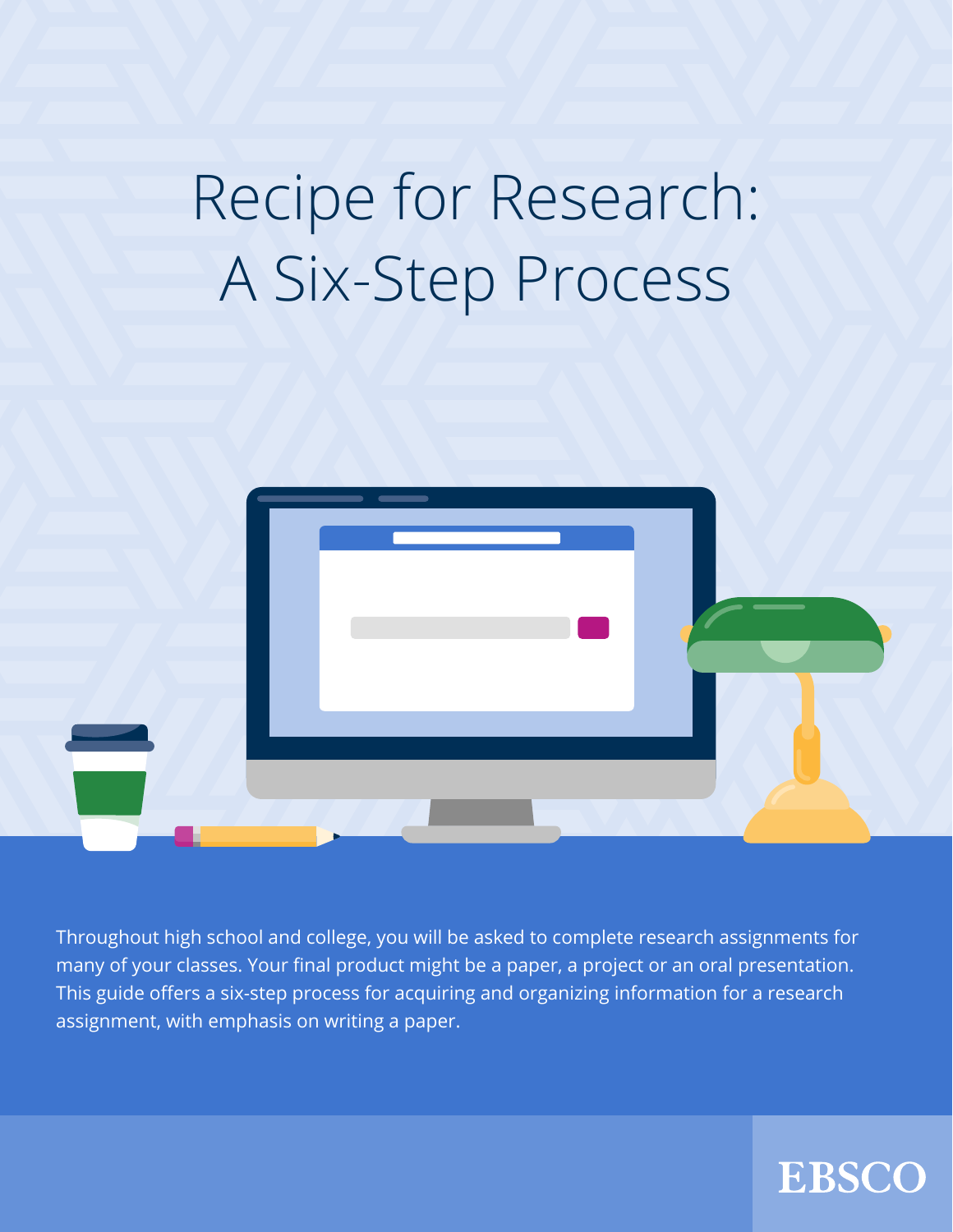The ability to develop a good research topic is an important skill for high school and college students alike. Your instructor may assign you a specific topic or allow you to **[choose your own](https://www.ebsco.com/sites/g/files/nabnos191/files/acquiadam-assets/Topical-Topics-for-Research-Handout.pdf)**.

- a) **Brainstorm ideas.** What interests you? Do you have a strong opinion about a social or political issue? Is there a topic you'd like to learn more about? Bounce ideas around with a friend or classmate.
- b) **Gather background information.** Read general information on the topics you are considering. Make sure the topic you choose is manageable and that information is available. Make note of the terms you encounter.
- c) **Formulate questions.** Pose questions to yourself that will give your research direction. This is a good time to focus your topic.

For example, topics such as "climate change" and "the environment" are too broad. But if you pose the question, "What are the primary causes of climate change?" you will get more focused. You can also limit a topic by geographical region, population group or time frame.

d) **Generate keywords.** Use your questions to make a list of searchable keywords. Make a list of synonyms as well as related broader and narrower search terms.

Example: The keyword or term in the example question is *climate change*. Synonyms would be *greenhouse effect* or *global warming* and a related term might be *ozone depletion*.

# Draft a Thesis Statement

a) **Determine the subject** you will explore in your project or paper. Your thesis statement will depend on your topic and the type of research paper you intend to write.

There are three basic types of research papers:

- 1. An analytical paper breaks down an issue and evaluates it.
- 2. An expository paper teaches or illuminates a point.
- 3. A persuasive (or argumentative) paper makes a claim and backs it up with evidence.
- b) **Draft your thesis statement** once you've determined the purpose of your paper. The thesis statement focuses your idea into one or two sentences and typically appears in the introduction of your paper. See our **[thesis statement handout](https://www.ebsco.com/sites/g/files/nabnos191/files/acquiadam-assets/Thesis-Statements-Handout.pdf)** for examples and a graphic organizer to help you write your own.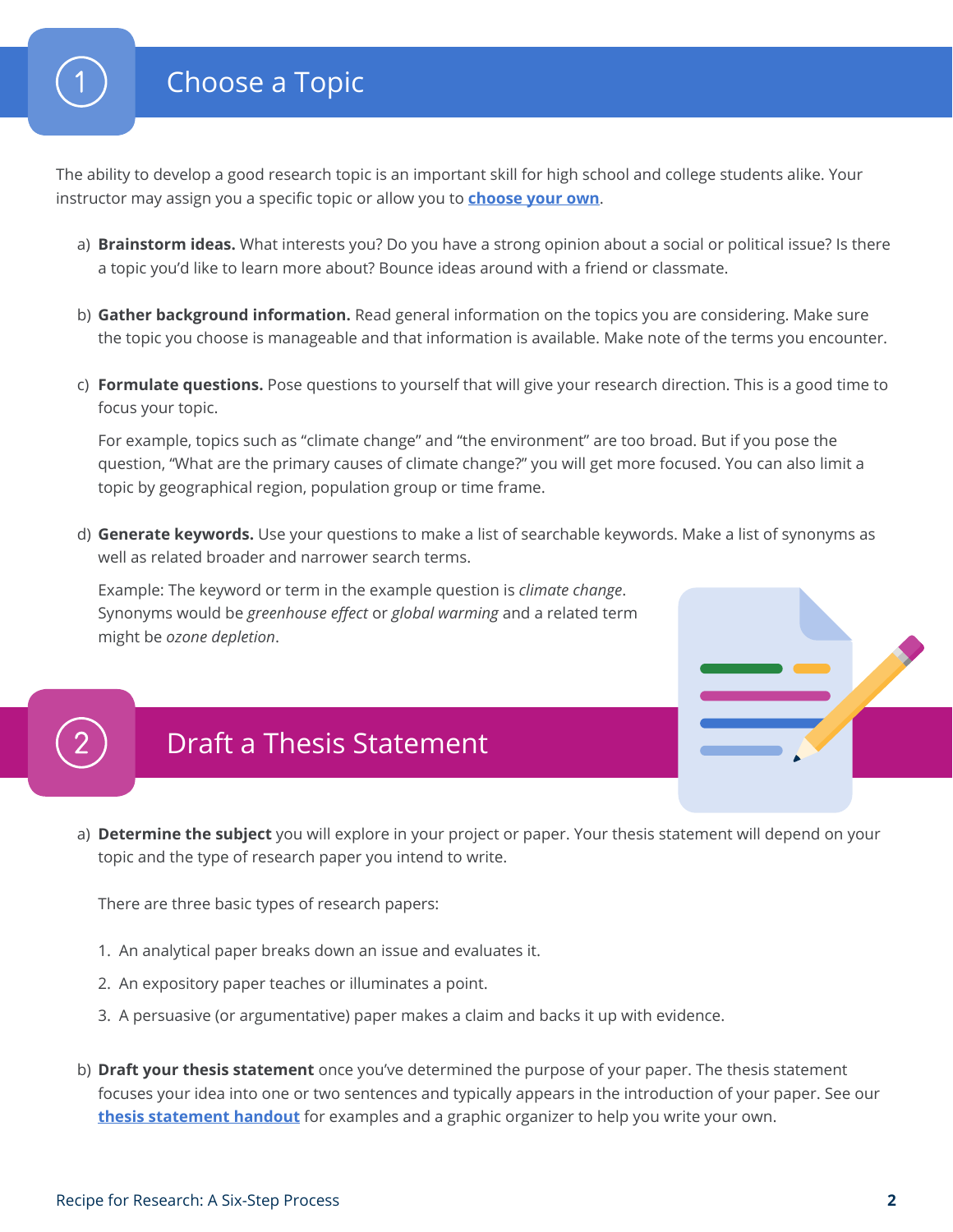Make sure your thesis statement follows these four guidelines:

- 1. It establishes your position on a topic and gives the reader a sense of direction like a road map.
- 2. It guides your writing, helping you keep your argument and/or analysis focused.
- 3. It is an assertion, not a statement of fact or observation. (However, you may use facts in your paper to support your thesis.)
- 4. It is debatable. Someone should be able to argue an opposing position or support your assertions.
- c) **Answer the question** you formulated in Step 1c and make the answer your thesis statement.

#### **Examples:**

*Question:* What are the primary causes of climate change? *Thesis:* Climate change is caused by both naturally occurring events and human activities.

*Question:* Why is the Mississippi River so important in Mark Twain's Huckleberry Finn? *Thesis:* The river comes to symbolize both division and progress, as it separates our characters and country while still providing the best chance for Huck and Jim to get to know one another.

*Note: Writing a thesis statement can be tricky. It's okay to modify your topic or thesis statement during the research process. You may find too much information and need to narrow your focus, or too little and need to broaden your focus.*

## Identify Your Information Resources

a) **Decide on your best resources.** Choose the materials that are going to work best for your paper. Options include online research databases such as those offered by EBSCO (e.g., *Academic Search Complete™, Science Reference Center™*, *Literary Reference Center™ Plus*) as well as books, e-books, reference books, dictionaries, encyclopedias, magazines, newspapers, audio and video files, and websites you find using search engines.

*Note: EBSCO databases include all the resource options covered above except for search engines. Ask your librarian for login information or, if you know your User ID and Password, go to <http://search.ebscohost.com>.*

b) **List pros and cons.** Determine the advantages and disadvantages of your resource choices.

- Which include the most information?
- Which are the most accurate?
- Which are easiest to use?
- Which are fastest?

*Note: Search engines can be simple to use, but results often lack accuracy, and finding reputable sources can be difficult and time consuming. Learn more about [Accessing Reliable Sources](https://www.ebsco.com/sites/g/files/nabnos191/files/acquiadam-assets/Assessing-Trustworthy-Sources-Handout.pdf) or download [Freddie's 10 Tips for](https://eis1.my.salesforce.com/sfc/p/1H000000P2eP/a/1H000000UiC7/lRyxtksAVJPJ2.BhRLR8RPMKtwhmGCDKcDndBcNlck4)  [Ferreting Out Fake News](https://eis1.my.salesforce.com/sfc/p/1H000000P2eP/a/1H000000UiC7/lRyxtksAVJPJ2.BhRLR8RPMKtwhmGCDKcDndBcNlck4).*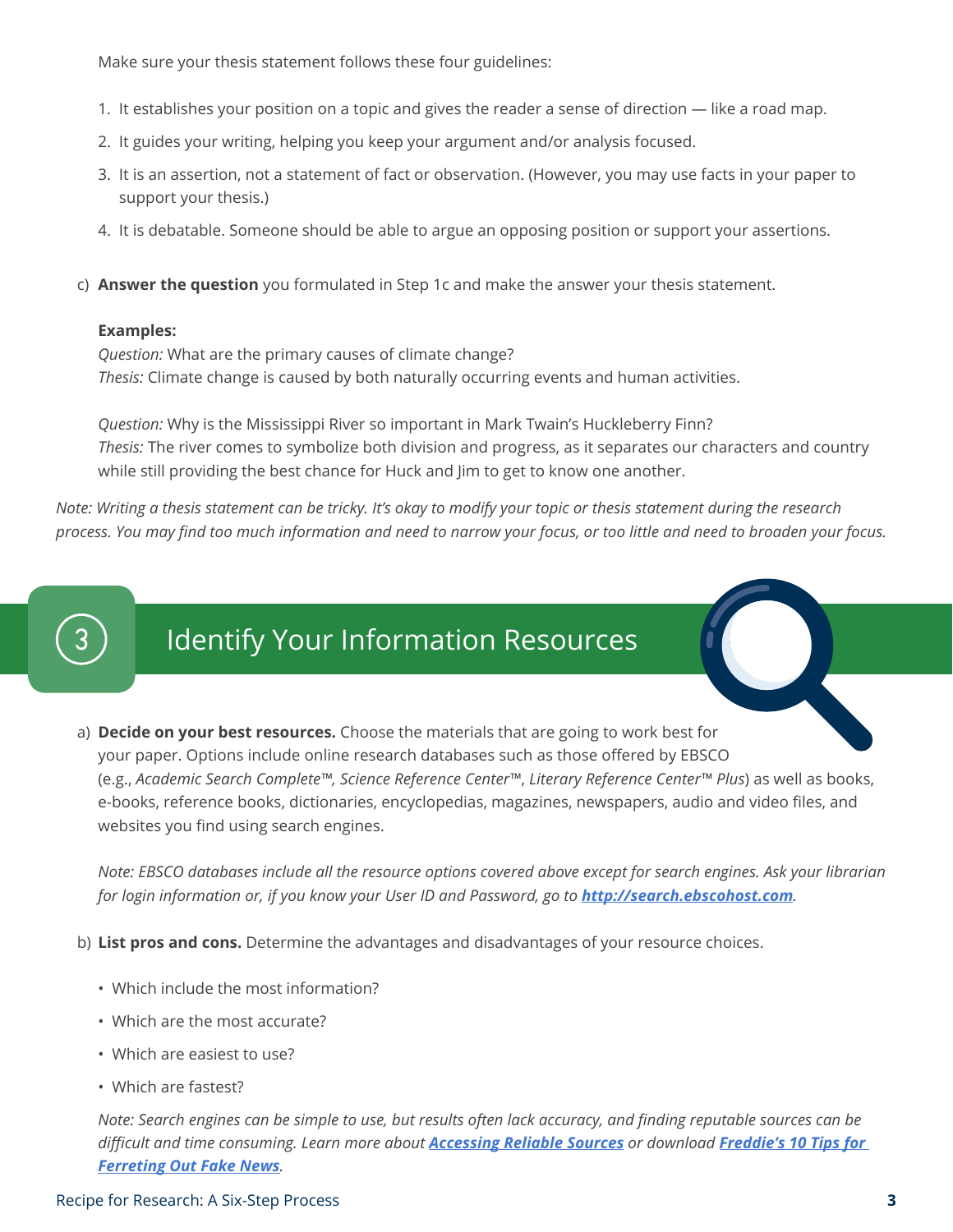## Search for Relevant Sources

- a) **Strategize.** Use the keywords you identified in Step 1d to build your search strategy. Library databases offer several ways to locate relevant information. EBSCO's **[Advanced Search](https://connect.ebsco.com/s/article/Advanced-Search-on-EBSCO-Interfaces-Guided-Style?language=en_US)** option allows you to combine your search terms to create a more targeted search. Download our **[Top 5 Search Strategies](https://www.ebsco.com/sites/g/files/nabnos191/files/acquiadam-assets/Top-Five-Searching-Strategies-Handout.pdf)** flyer for more ways to search.
- b) **Filter results.** Use filters on the search results page to further narrow records by source type, subject, publication name or publication date range.
- c) **Preview results.** Click the preview icon to view details about the search result. Save any relevant records to your **[My EBSCO](https://connect.ebsco.com/s/article/How-to-Use-the-My-EBSCOhost-Folder?language=en_US)***host* **folder** or **[Google Drive](https://connect.ebsco.com/s/article/How-to-Use-Google-Drive-with-EBSCO-Interfaces?language=en_US)**. (You may later choose not to use some of the records you collect, and that's okay!)

#### Evaluate and Organize Your Information

- a) **Review materials.** Read, watch and/or listen to everything you've collected.
	- Will it help you to complete your tasks?
	- Does your research answer all or most of your questions?
	- Will your research allow you to attain your goals and prove the points in your thesis statement?

*Note: If the answer to any of these questions is "no," you may need to do more research, review your information to find more answers, or weed out information that will not be helpful.*

- 
- b) **Take good notes.** If you use index cards, record the source of the information on each card. Be careful not to copy phrases or sentences word-for-word. Here are tips for **[taking notes](https://connect.ebsco.com/s/article/How-to-Take-Good-Notes?language=en_US)** and **[avoiding plagiarism](https://www.ebsco.com/sites/g/files/nabnos191/files/acquiadam-assets/Tips-to-Avoid-Plagiarism-Handout.pdf)**.
- c) **Create an outline.** Once you have thoroughly evaluated all your sources, it's time to organize and repackage your notes in the form of an outline.